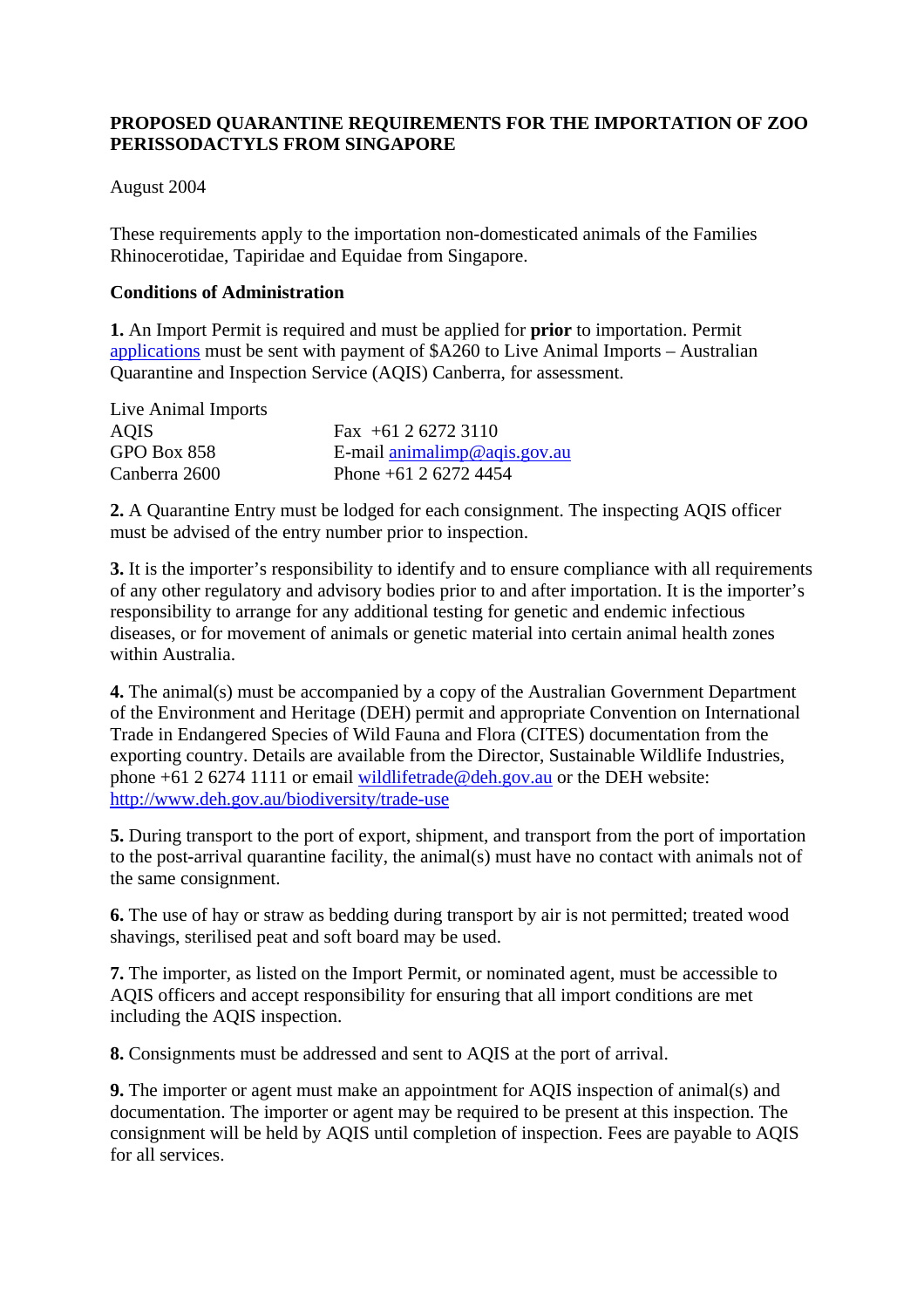**10.** Consignments that do not meet the AQIS import conditions will remain in quarantine control, be re-exported or destroyed without recompense.

### **Format of the veterinary certificate**

**1.** A veterinary certificate that conforms to the Office International des Epizooties (OIE) Terrestrial Animal Health Code (Code) Model International Veterinary Certificates must accompany each consignment and must:

- be written in English, and a language understood by the Official Veterinarian of the country of export;
- meet all requirements of the "veterinary certification" section of these conditions;
- provide the identification for each animal, including description, species, sex and age and microchip number and site of implantation;
- include the name and address of the exporter and the address of the pre-export quarantine facility;
- include the name and address of the consignee;
- include the nature and identification of the means of transport.

**2.** An Official Veterinarian\* must sign, date and stamp (with the stamp of the government veterinary administration) each page of the veterinary certificate and all documents eg laboratory reports which form part of the extended health certification. The Official Veterinarian's name, title and contact details must also appear.

**3.** AQIS will accept copies of documents where each page bears the original signature, date and stamp of the Official Veterinarian.

\* An *Official Veterinarian* is a veterinarian authorised by the *Veterinary Administration* of the exporting country to perform animal health and/or public health inspections of commodities and, when appropriate, perform certification in conformity with the provisions of Section 1.2. of the OIE Terrestrial Code.

#### **Proposed Veterinary Certification for the importation of zoo perissodactyls from Member States of the European Union**

## **Certification**

**1.** The premises of origin is a government registered or licensed zoo or wildlife park approved for the holding of non-domesticated animals, is under veterinary supervision, and implements a suitable health-monitoring program, including microbiological and parasitological tests and necropsies.

**2.** Each animal for export has been continuously resident in the premises of origin for at least 12 months prior to certification or since birth.

**3.** No case of African horse sickness, Rift Valley fever, Venezuelan equine encephalomyelitis or vesicular stomatitis has been reported in this country during the past 3 months.